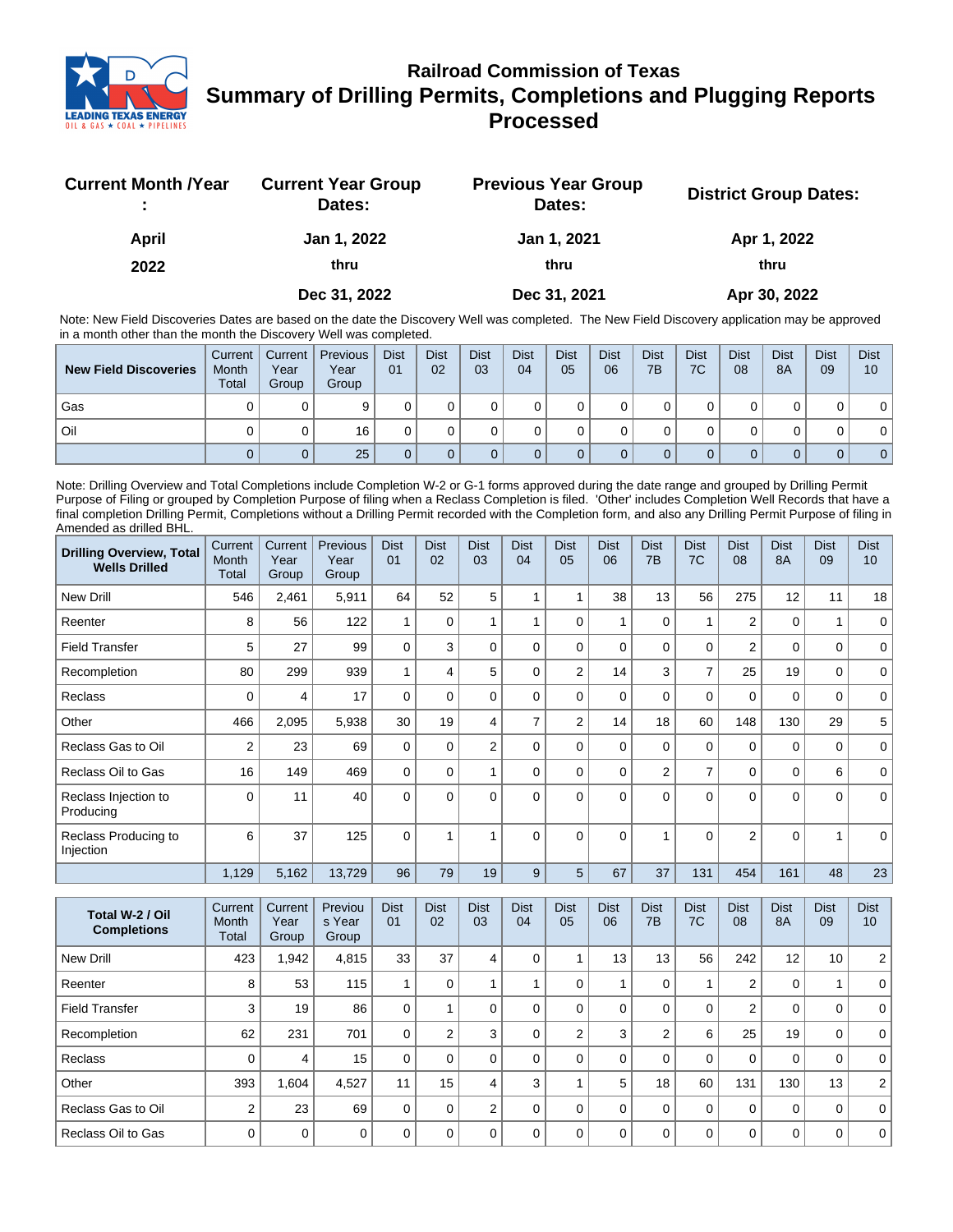| Total W-2 / Oil<br><b>Completions</b> | Current<br><b>Month</b><br>Total | Current<br>Year<br>Group | Previou<br>s Year<br>Group | <b>Dist</b><br>01 | <b>Dist</b><br>02 | <b>Dist</b><br>03 | Dist<br>04 | <b>Dist</b><br>05 | <b>Dist</b><br>06 | <b>Dist</b><br>7B | <b>Dist</b><br>7C | <b>Dist</b><br>08 | <b>Dist</b><br><b>8A</b> | <b>Dist</b><br>09 | <b>Dist</b><br>10 |
|---------------------------------------|----------------------------------|--------------------------|----------------------------|-------------------|-------------------|-------------------|------------|-------------------|-------------------|-------------------|-------------------|-------------------|--------------------------|-------------------|-------------------|
| Reclass Injection to<br>Producing     |                                  | 11                       | 38                         |                   |                   |                   | 0          |                   |                   |                   |                   | ⌒<br>U            | 0                        | 0                 | 0                 |
| Reclass Producing to<br>Injection     | 5                                | 32                       | 119                        |                   |                   |                   |            |                   |                   |                   |                   | $\sim$<br>۷       | $\Omega$                 |                   | 0                 |
|                                       | 896                              | 3,919                    | 10,485                     | 45                | 56                | 14                |            |                   | 22                | 34                | 123               | 404               | 161                      | 25                | $\sim$            |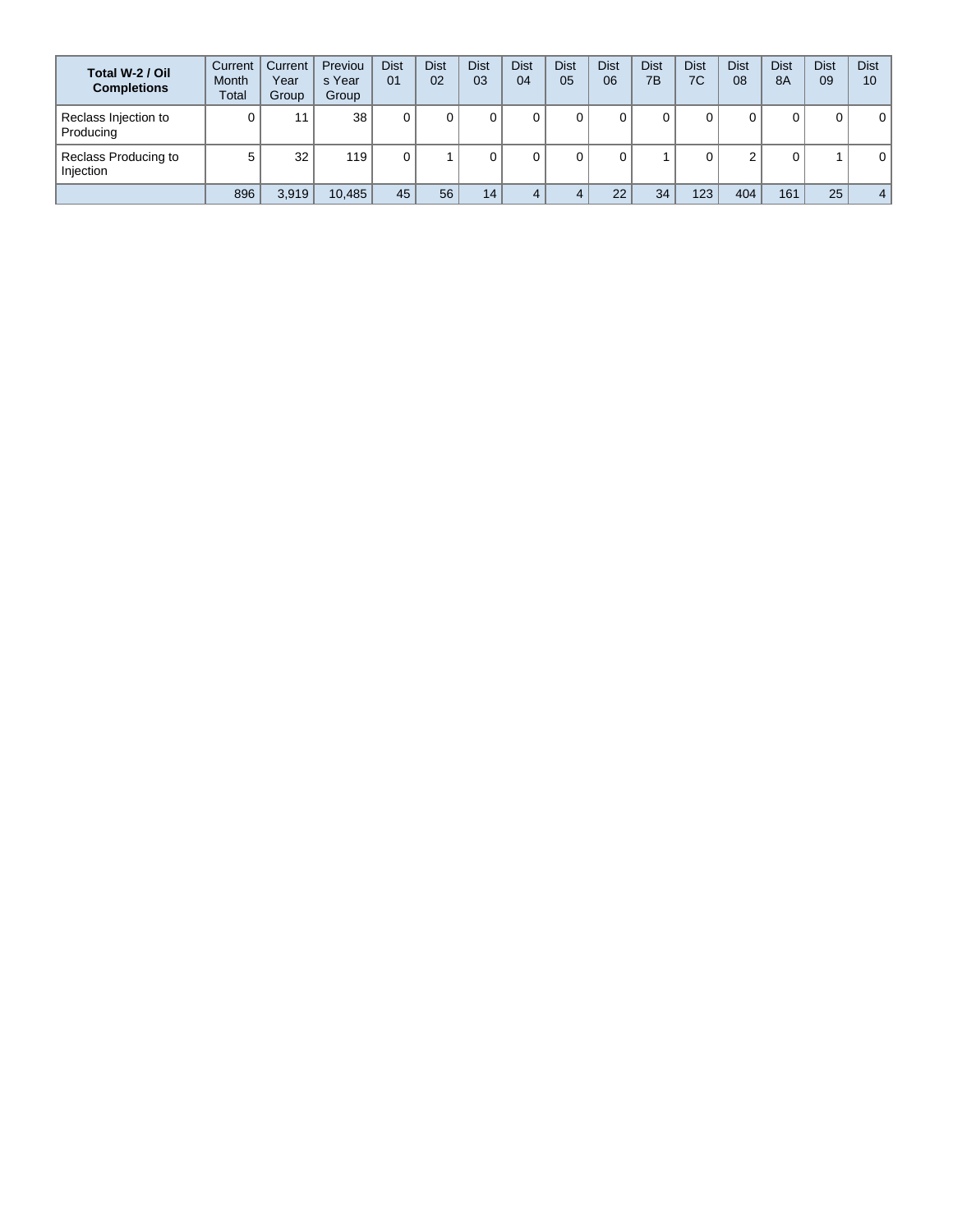| Total G-1 / Gas<br><b>Completion</b> | Current<br>Month<br>Total | Current<br>Year<br>Group | Previou<br>s Year<br>Group | <b>Dist</b><br>01 | <b>Dist</b><br>02 | <b>Dist</b><br>03 | <b>Dist</b><br>04 | <b>Dist</b><br>05 | <b>Dist</b><br>06 | <b>Dist</b><br>7 <sub>B</sub> | <b>Dist</b><br>7C | <b>Dist</b><br>08 | <b>Dist</b><br><b>8A</b> | <b>Dist</b><br>09 | <b>Dist</b><br>10 <sup>1</sup> |
|--------------------------------------|---------------------------|--------------------------|----------------------------|-------------------|-------------------|-------------------|-------------------|-------------------|-------------------|-------------------------------|-------------------|-------------------|--------------------------|-------------------|--------------------------------|
| <b>New Drill</b>                     | 123                       | 519                      | 1,096                      | 31                | 15                |                   |                   | 0                 | 25                | 0                             | 0                 | 33                | 0                        | 1                 | 16                             |
| Reenter                              | $\Omega$                  | 3                        | $\overline{ }$             | 0                 | 0                 | $\Omega$          | 0                 | 0                 | $\Omega$          | $\Omega$                      | $\Omega$          | 0                 | $\Omega$                 | 0                 | $\mathbf 0$                    |
| <b>Field Transfer</b>                | $\overline{2}$            | 8                        | 13                         | $\Omega$          | $\overline{2}$    | $\Omega$          | $\Omega$          | $\Omega$          | $\Omega$          | $\Omega$                      | 0                 | 0                 | $\Omega$                 | 0                 | $\mathbf 0$                    |
| Recompletion                         | 18                        | 68                       | 238                        | 1                 | $\overline{2}$    | $\overline{2}$    | 0                 | $\Omega$          | 11                |                               | 1                 | 0                 | $\Omega$                 | 0                 | $\mathbf 0$                    |
| <b>Reclass</b>                       | $\Omega$                  | 0                        | $\overline{2}$             | $\mathbf{0}$      | 0                 | $\Omega$          | 0                 | $\Omega$          | $\Omega$          | $\Omega$                      | $\Omega$          | $\mathbf{0}$      | $\Omega$                 | 0                 | $\mathbf 0$                    |
| Other                                | 73                        | 491                      | 1,411                      | 19                | 4                 | 0                 | 4                 |                   | 9                 | 0                             | $\mathbf 0$       | 17                | $\mathbf 0$              | 16                | 3                              |
| Reclass Gas to Oil                   | 0                         | 0                        | $\Omega$                   | $\Omega$          | $\Omega$          | $\Omega$          | 0                 | $\Omega$          | $\Omega$          | $\Omega$                      | $\Omega$          | 0                 | $\Omega$                 | 0                 | $\mathbf{0}$                   |
| Reclass Oil to Gas                   | 16                        | 149                      | 469                        | 0                 | $\Omega$          |                   | 0                 | $\Omega$          | $\Omega$          | $\overline{2}$                | $\overline{7}$    | 0                 | $\mathbf 0$              | 6                 | $\mathbf 0$                    |
| Reclass Injection to<br>Producing    | $\Omega$                  | $\Omega$                 | $\overline{2}$             | $\Omega$          | $\Omega$          | $\Omega$          | $\Omega$          | $\Omega$          | $\Omega$          | $\Omega$                      | $\Omega$          | $\mathbf{0}$      | $\Omega$                 | $\Omega$          | $\mathbf{0}$                   |
| Reclass Producing to<br>Injection    |                           | 5                        | 6                          | $\mathbf{0}$      | $\Omega$          |                   | $\Omega$          | $\Omega$          | $\Omega$          | $\Omega$                      | $\Omega$          | $\Omega$          | $\Omega$                 | $\Omega$          | $\mathbf 0$                    |
|                                      | 233                       | 1,243                    | 3,244                      | 51                | 23                | 5                 | 5                 |                   | 45                | 3                             | 8                 | 50                | $\Omega$                 | 23                | 19                             |

Note: Total Underground Injection Control Completions include W-2 and G-1 Completions approved during the date range where the Completion Well Type is in Active UIC or Shut-in UIC.

| <b>Total Underground</b><br><b>Injection Control</b><br><b>Completions</b> | Current<br>Month<br>Total | Current<br>Year<br>Group | Previou<br>s Year<br>Group | <b>Dist</b><br>01 | <b>Dist</b><br>02 | <b>Dist</b><br>03 | <b>Dist</b><br>04 | <b>Dist</b><br>05 | Dist<br>06 | <b>Dist</b><br>7B | <b>Dist</b><br>7C | <b>Dist</b><br>08 | <b>Dist</b><br><b>8A</b> | <b>Dist</b><br>09 | <b>Dist</b><br>10 |
|----------------------------------------------------------------------------|---------------------------|--------------------------|----------------------------|-------------------|-------------------|-------------------|-------------------|-------------------|------------|-------------------|-------------------|-------------------|--------------------------|-------------------|-------------------|
| $Oil / W-2$                                                                | 225                       | 883                      | 1.891                      |                   | 9                 |                   |                   |                   |            | 18                |                   | 60                | 111                      | 12                | $\overline{2}$    |
| Gas / G-1                                                                  |                           | 52                       |                            |                   |                   |                   |                   |                   |            |                   |                   |                   | 0                        | 3                 | 0                 |
|                                                                            | 232                       | 935                      | 1,968                      |                   | $\Omega$          |                   |                   |                   | $\sqrt{2}$ | 18                | $\sim$            | 60                | 111                      | 15                | $\overline{2}$    |

Note: Total Wellbore Profile Completions includes W-2 and G-1 Completions approved during the date range grouped by the Wellbore Profile from the Completion form.

| Total W-2 / Oil<br><b>Wellbore Profile</b><br><b>Completions</b> | Current<br><b>Month</b><br>Total | Current<br>Year<br>Group | Previou<br>s Year<br>Group | <b>Dist</b><br>01 | <b>Dist</b><br>02 | <b>Dist</b><br>03 | <b>Dist</b><br>04 | <b>Dist</b><br>05 | <b>Dist</b><br>06 | <b>Dist</b><br>7 <sub>B</sub> | <b>Dist</b><br>7C | <b>Dist</b><br>08 | <b>Dist</b><br><b>8A</b> | <b>Dist</b><br>09 | <b>Dist</b><br>10 |
|------------------------------------------------------------------|----------------------------------|--------------------------|----------------------------|-------------------|-------------------|-------------------|-------------------|-------------------|-------------------|-------------------------------|-------------------|-------------------|--------------------------|-------------------|-------------------|
| Horizontal                                                       | 479                              | 2.189                    | 6.250                      | 39                | 48                | C                 | 0                 |                   | 5                 | 3                             | 110               | 261               | ⇁                        | 2                 |                   |
| Vertical                                                         | 235                              | 1,103                    | 3,058                      | $\overline{2}$    |                   | 6                 |                   | 3                 | 17                | 16                            | 10                | 99                | 55                       | 16                | 3                 |
| Directional                                                      | 15                               | 64                       | 215                        |                   |                   | ⌒                 |                   |                   |                   | 0                             | $\overline{2}$    | 5                 | 4                        | 0                 | $\mathbf{0}$      |
| Sidetrack                                                        |                                  | 2                        | 25                         |                   | $\Omega$          | 0                 | 0                 |                   | $\Omega$          | 0                             | 0                 | 0                 |                          | 0                 | $\mathbf 0$       |
| Unknown                                                          | 166                              | 561                      | 937                        | 3                 |                   | 4                 | 3                 |                   |                   | 15                            |                   | 39                | 94                       | $\overline{ }$    | $\mathbf{0}$      |
|                                                                  | 896                              | 3,919                    | 10,485                     | 45                | 56                | 14                | 4                 | 4                 | 22                | 34                            | 123               | 404               | 161                      | 25                | 4                 |

| Total G-1 / Gas<br><b>Wellbore Profile</b><br><b>Completions</b> | Current<br><b>Month</b><br>Total | Current<br>Year<br>Group | Previou<br>s Year<br>Group | <b>Dist</b><br>01 | <b>Dist</b><br>02 | <b>Dist</b><br>03 | <b>Dist</b><br>04 | <b>Dist</b><br>05 | <b>Dist</b><br>06 | <b>Dist</b><br>7B | <b>Dist</b><br>7C | <b>Dist</b><br>08 | <b>Dist</b><br>8A | <b>Dist</b><br>09 | <b>Dist</b><br>10 |
|------------------------------------------------------------------|----------------------------------|--------------------------|----------------------------|-------------------|-------------------|-------------------|-------------------|-------------------|-------------------|-------------------|-------------------|-------------------|-------------------|-------------------|-------------------|
| Horizontal                                                       | 165                              | 940                      | 2.470                      | 50                | 19                |                   |                   |                   | 30                | 0                 | 0                 | 50                | 0                 | 13 <sub>1</sub>   |                   |
| Vertical                                                         | 57                               | 239                      | 645                        |                   | 3                 | 3                 | 3                 |                   | 11                | 3                 | 8                 | 0                 | 0                 | ⇁                 | 18 <sup>1</sup>   |
| Directional                                                      | 6                                | 33                       | 85                         | 0                 |                   |                   |                   |                   | 3                 | 0                 | 0                 | 0                 | 0                 | 0                 | 0 <sup>1</sup>    |
| Sidetrack                                                        |                                  | 0                        | 4                          | 0                 |                   | $\Omega$          |                   |                   |                   | 0                 | 0                 | 0                 | 0                 | 0                 | 0 <sup>1</sup>    |
| <b>Unknown</b>                                                   | 5                                | 31                       | 40                         | 0                 |                   | 0                 |                   |                   |                   | 0                 | 0                 | 0                 | 0                 | 3                 | 0 <sup>1</sup>    |
|                                                                  | 233                              | 1,243                    | 3,244                      | 51                | 23                | 5                 | 5                 |                   | 45                | 3                 | 8                 | 50                | $\overline{0}$    | 23                | 19                |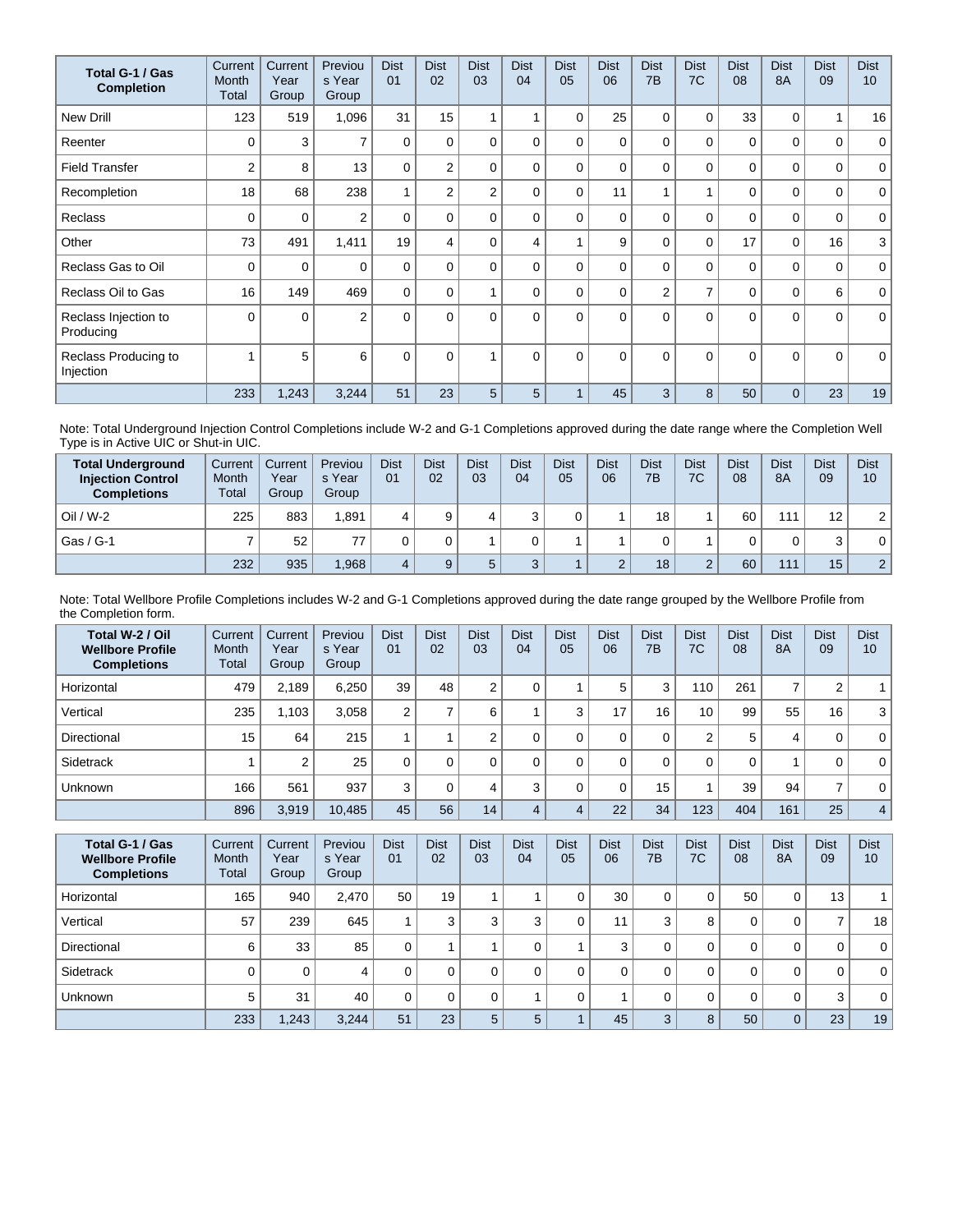Note: Dry Holes Drilled and Plugged is based on the W-3 Keyed Date and includes any W-3 Record where there is an associated Drilling Permit that is completed as a Dry Hole.

| Dry Holes Drilled and<br>Plugged | Current<br>Month<br>Total | Current<br>Year<br>Group | Previou<br>s Year<br>Group | <b>Dist</b><br>01 | <b>Dist</b><br>02 | <b>Dist</b><br>03 | <b>Dist</b><br>04 | <b>Dist</b><br>05 | <b>Dist</b><br>06 | <b>Dist</b><br>7B | <b>Dist</b><br>7C | <b>Dist</b><br>08 | <b>Dist</b><br>8A | <b>Dist</b><br>09 | <b>Dist</b><br>10 |
|----------------------------------|---------------------------|--------------------------|----------------------------|-------------------|-------------------|-------------------|-------------------|-------------------|-------------------|-------------------|-------------------|-------------------|-------------------|-------------------|-------------------|
| New Drill                        | 18                        | 75                       | 187                        | ົ                 |                   |                   |                   |                   |                   | b                 |                   | 6                 |                   | ົ                 | $\mathbf{0}$      |
| Reenter                          | 4                         | 5                        | 12                         |                   |                   |                   |                   |                   |                   |                   |                   |                   |                   |                   | 0                 |
| Recompletion                     |                           |                          |                            |                   |                   |                   |                   |                   |                   |                   |                   |                   |                   | 0                 | $\mathbf{0}$      |
|                                  | 22                        | 80                       | 200                        | $\sqrt{2}$        |                   |                   |                   |                   |                   | 6                 |                   |                   |                   |                   | $\overline{0}$    |

## Note: Holes Plugged is based on the W-3 Keyed Date of the well plugged.

| <b>Holes Plugged</b>       | Current<br>Month<br>Total | Current<br>Year<br>Group | Previou<br>s Year<br>Group | <b>Dist</b><br>01 | <b>Dist</b><br>02 | <b>Dist</b><br>03 | <b>Dist</b><br>04 | <b>Dist</b><br>05 | <b>Dist</b><br>06 | <b>Dist</b><br>7B | <b>Dist</b><br>7C | <b>Dist</b><br>08 | <b>Dist</b><br><b>8A</b> | <b>Dist</b><br>09 | <b>Dist</b><br>10 |
|----------------------------|---------------------------|--------------------------|----------------------------|-------------------|-------------------|-------------------|-------------------|-------------------|-------------------|-------------------|-------------------|-------------------|--------------------------|-------------------|-------------------|
| <b>Total Holes Plugged</b> | 630                       | 3.153                    | 7.091                      | 72                | 23                | 33                | 32                |                   | 35                | 55                | 51                | 141               | 24                       | 128               | 29                |
|                            | 630                       | 3,153                    | 7,091                      | 72                | 23                | 33                | 32                |                   | 35                | 55                | 51                | 141               | 24                       | 128               | 29                |

Note: Original Drilling Permits includes total W-1 Drilling Permits approved during the date range and grouped by Drilling Permit Purpose of filing. Original Drilling Permits does not include Amended permit applications.

| <b>Total Original Drilling</b><br><b>Permits</b> | Current<br>Month<br><b>Total</b> | Current<br>Year<br>Group | Previou<br>s Year<br>Group | <b>Dist</b><br>0 <sub>1</sub> | <b>Dist</b><br>02 | <b>Dist</b><br>03 | <b>Dist</b><br>04 | <b>Dist</b><br>05 | <b>Dist</b><br>06 | <b>Dist</b><br>7B | <b>Dist</b><br>7C | <b>Dist</b><br>08 | <b>Dist</b><br><b>8A</b> | <b>Dist</b><br>09 | <b>Dist</b><br>10 |
|--------------------------------------------------|----------------------------------|--------------------------|----------------------------|-------------------------------|-------------------|-------------------|-------------------|-------------------|-------------------|-------------------|-------------------|-------------------|--------------------------|-------------------|-------------------|
| New Drill                                        | 836                              | 3,346                    | 7.637                      | 81                            | 67                | 21                | 20                | 6                 | 32                | 21                | 86                | 404               | 37                       | 44                | 17 <sup>1</sup>   |
| Reenter                                          | 12                               | 36                       | 85                         |                               |                   |                   |                   |                   | 0                 | 2                 | 0                 | 4                 | 2                        | 0                 | $\overline{0}$    |
| <b>Field Transfer</b>                            | C                                | 39                       | 38                         | $\Omega$                      | 0                 |                   |                   |                   | 0                 |                   | 0                 | 2                 | 0                        | 0                 | $\overline{0}$    |
| Recompletion                                     | 92                               | 416                      | 934                        |                               |                   | 6                 | 5                 |                   | 4                 | 3                 | 2                 | 46                | 11                       | 4                 | 3 <sup>1</sup>    |
| Reclass                                          | 4                                | 10                       | 34                         |                               |                   |                   | 0                 |                   | $\Omega$          |                   | 0                 | 0                 | 0                        | 3                 | $\overline{0}$    |
|                                                  | 946                              | 3,847                    | 8.728                      | 83                            | 76                | 28                | 26                | 6                 | 36                | 26                | 88                | 456               | 50                       | 51                | 20                |

Note: Amended Drilling Permits includes a total of all Amended W-1 Drilling Permits approved during the date range and grouped by Drilling Permit Purpose of Filing.

| <b>Total Amended Drilling</b><br><b>Permits</b> | Current<br>Month<br>Total | Current<br>Year<br>Group | Previou<br>s Year<br>Group | <b>Dist</b><br>01 | <b>Dist</b><br>02 | <b>Dist</b><br>03 | <b>Dist</b><br>04 | <b>Dist</b><br>05 | <b>Dist</b><br>06 | <b>Dist</b><br>7B | <b>Dist</b><br>7C | <b>Dist</b><br>08 | <b>Dist</b><br><b>8A</b> | <b>Dist</b><br>09 | <b>Dist</b><br>10 |
|-------------------------------------------------|---------------------------|--------------------------|----------------------------|-------------------|-------------------|-------------------|-------------------|-------------------|-------------------|-------------------|-------------------|-------------------|--------------------------|-------------------|-------------------|
| New Drill                                       | 252                       | 944                      | 2,242                      | 17                | 8                 | 3                 | ⌒                 | 0                 | 14                | 2                 | 8                 | 188               | 2                        | 6                 | 2 <sup>1</sup>    |
| Reenter                                         |                           | 2                        | 8                          | 0                 |                   |                   |                   | 0                 | 0                 | 0                 | 0                 | 0                 | 0                        | 0                 | 0 <sup>1</sup>    |
| <b>Field Transfer</b>                           |                           | 0                        | 2                          | 0                 |                   |                   |                   | 0                 | 0                 | 0                 | 0                 | 0                 | 0                        | 0                 | 0 <sup>1</sup>    |
| Recompletion                                    | 6                         | 18                       | 45                         | 0                 |                   |                   |                   | 0                 | 0                 | 0                 | 0                 | 4                 | 0                        | 0                 | 0 <sup>1</sup>    |
| Reclass                                         |                           | 3                        |                            | 0                 |                   | $\Omega$          |                   | $\Omega$          | 0                 | 0                 | 0                 |                   | 0                        | 0                 | 0 <sup>1</sup>    |
|                                                 | 259                       | 967                      | 2,298                      | 17                | 8                 | 4                 | $\sqrt{2}$        | $\Omega$          | 14                | 2                 | 8                 | 193               | 2                        | 6                 | 2 <sup>1</sup>    |

Note: Drilling Permit Wellbore Profiles includes total number of each Wellbore Profile associated to the Drilling Permit approved during the date range. More than one profile may be applied for on each Drilling Permit. Drilling Permit Wellbore Profiles does not include those on Amended permit applications.

| <b>Total Drilling Permit</b><br><b>Wellbore Profiles</b> | Current<br>Month<br>Total | Current<br>Year<br>Group | Previou<br>s Year<br>Group | <b>Dist</b><br>01 | <b>Dist</b><br>02 | <b>Dist</b><br>03 | <b>Dist</b><br>04 | <b>Dist</b><br>05 | <b>Dist</b><br>06 | <b>Dist</b><br>7B | <b>Dist</b><br>7C | <b>Dist</b><br>08 | <b>Dist</b><br>8A | <b>Dist</b><br>09 | <b>Dist</b><br>10 |
|----------------------------------------------------------|---------------------------|--------------------------|----------------------------|-------------------|-------------------|-------------------|-------------------|-------------------|-------------------|-------------------|-------------------|-------------------|-------------------|-------------------|-------------------|
| Horizontal                                               | 610                       | 2.661                    | 6.214                      | 62                | 52                | 10                | 6                 |                   | 27                | 5                 | 86                | 326               | 14                | 17                | 3                 |
| Vertical                                                 | 290                       | 1.072                    | 2.308                      | 21                | 21                | 10                | 15 <sub>1</sub>   |                   |                   | 21                | 2                 | 116               | 24                | 33                | 16                |
| Directional                                              | 47                        | 116                      | 210                        |                   | 3                 | 8                 | 5                 |                   | 3                 |                   | 0                 | 14                | 12                |                   |                   |
| Sidetrack                                                |                           | 8                        | 21                         |                   |                   |                   |                   |                   |                   |                   | 0                 | 0                 | 0                 | 0                 | $\mathbf{0}$      |
|                                                          | 948                       | 3,857                    | 8.753                      | 83                | 76                | 29                | 26                | 6                 | 37                | 26                | 88                | 456               | 50                | 51                | 20                |